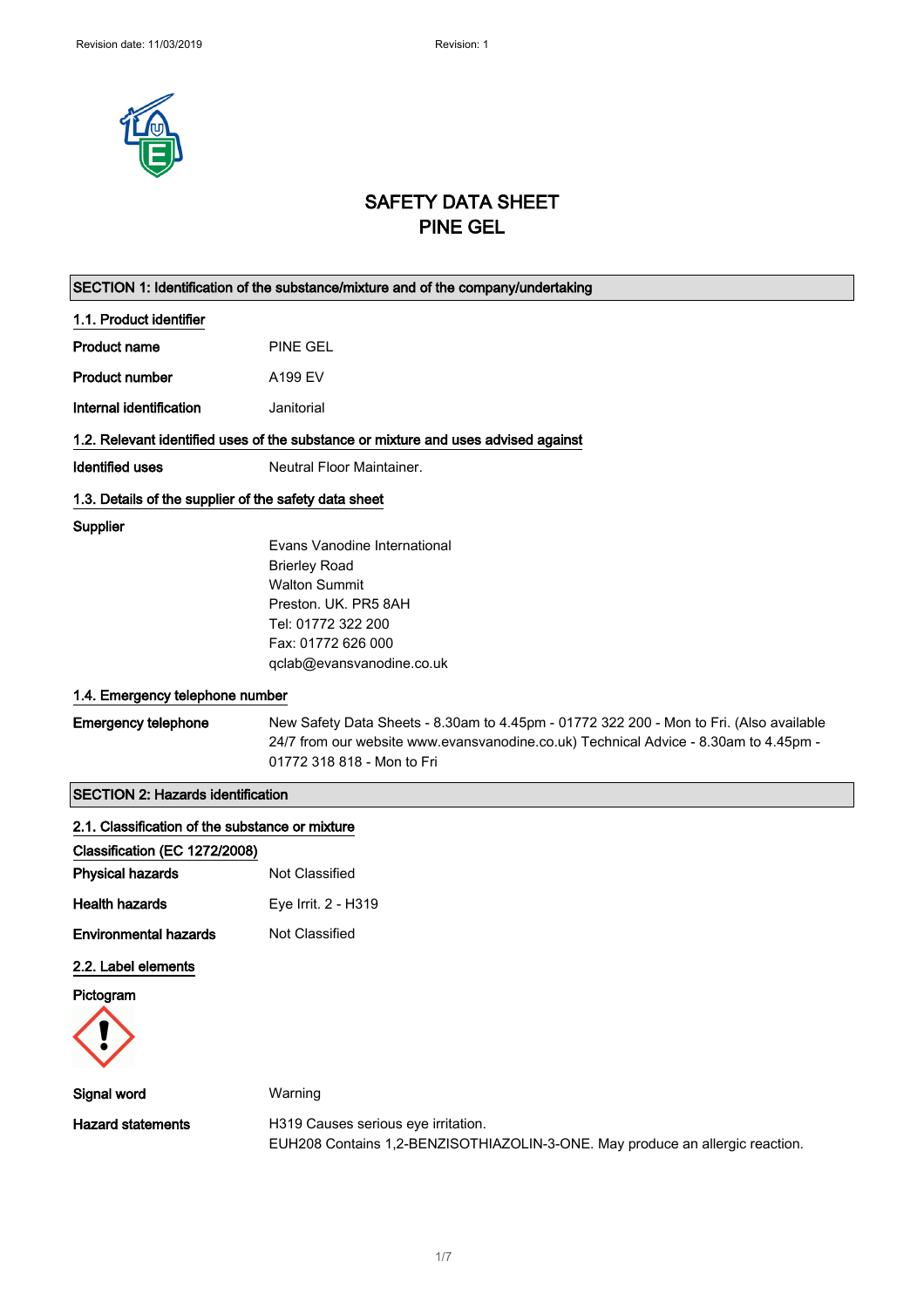SECTION 3: Composition/information on ingredients

# PINE GEL

| <b>Precautionary statements</b> | P305+P351+P338 IF IN EYES: Rinse cautiously with water for several minutes. Remove<br>contact lenses, if present and easy to do. Continue rinsing.<br>P337+P313 If eye irritation persists: Get medical advice/ attention.<br>P280 Wear eye protection.<br>P301 IF SWALLOWED:<br>P313 Get medical advice/ attention.<br>P102 Keep out of reach of children.<br>P501 Dispose of contents/ container in accordance with local regulations. |
|---------------------------------|------------------------------------------------------------------------------------------------------------------------------------------------------------------------------------------------------------------------------------------------------------------------------------------------------------------------------------------------------------------------------------------------------------------------------------------|
| 2.3. Other hazards              |                                                                                                                                                                                                                                                                                                                                                                                                                                          |
|                                 | This product does not contain any substances classified as PBT or vPvB.                                                                                                                                                                                                                                                                                                                                                                  |

| 3.2. Mixtures                                                  |                                                                                                       |                                                      |          |
|----------------------------------------------------------------|-------------------------------------------------------------------------------------------------------|------------------------------------------------------|----------|
| SODIUM (C12-14) ALKYL ETHOXY SULPHATE                          |                                                                                                       |                                                      | $1 - 3%$ |
| CAS number: 68891-38-3                                         | EC number: 500-234-8                                                                                  | REACH registration number: 01-<br>2119488639-16-0020 |          |
|                                                                | Spec Conc Limits :- Eye Dam. 1 (H318) >=30%, Eye Irrit. 2 (H319) >10% <30%, NC (Not Classified) <=10% |                                                      |          |
| Classification                                                 |                                                                                                       |                                                      |          |
| Skin Irrit. 2 - H315                                           |                                                                                                       |                                                      |          |
| Eye Dam. 1 - H318                                              |                                                                                                       |                                                      |          |
| Aquatic Chronic 3 - H412                                       |                                                                                                       |                                                      |          |
| C10-16 ALKYL DIMETHYLAMINE OXIDE                               |                                                                                                       |                                                      | $1 - 3%$ |
| CAS number: 70592-80-2                                         | EC number: 274-687-2                                                                                  |                                                      |          |
| M factor (Acute) = $1$                                         |                                                                                                       |                                                      |          |
| Classification                                                 |                                                                                                       |                                                      |          |
| Acute Tox. 4 - H302                                            |                                                                                                       |                                                      |          |
| Skin Irrit. 2 - H315                                           |                                                                                                       |                                                      |          |
| Eye Dam. 1 - H318                                              |                                                                                                       |                                                      |          |
| Aquatic Acute 1 - H400                                         |                                                                                                       |                                                      |          |
| Aquatic Chronic 2 - H411                                       |                                                                                                       |                                                      |          |
| 1,2-BENZISOTHIAZOLIN-3-ONE                                     |                                                                                                       |                                                      | < 0.1%   |
| CAS number: 2634-33-5                                          | EC number: 220-120-9                                                                                  |                                                      |          |
| M factor (Acute) = $1$                                         |                                                                                                       |                                                      |          |
| Spec Conc Limits :- Skin Sens. 1; H317 ≥ 0.05% EUH208 ≥ 0.005% |                                                                                                       |                                                      |          |
|                                                                |                                                                                                       |                                                      |          |
| Classification                                                 |                                                                                                       |                                                      |          |
| Acute Tox. 4 - H302<br>Skin Irrit. 2 - H315                    |                                                                                                       |                                                      |          |
| Eye Dam. 1 - H318                                              |                                                                                                       |                                                      |          |
| Skin Sens. 1 - H317                                            |                                                                                                       |                                                      |          |
| Aquatic Acute 1 - H400                                         |                                                                                                       |                                                      |          |
|                                                                |                                                                                                       |                                                      |          |

The Full Text for all R-Phrases and Hazard Statements are Displayed in Section 16.

## SECTION 4: First aid measures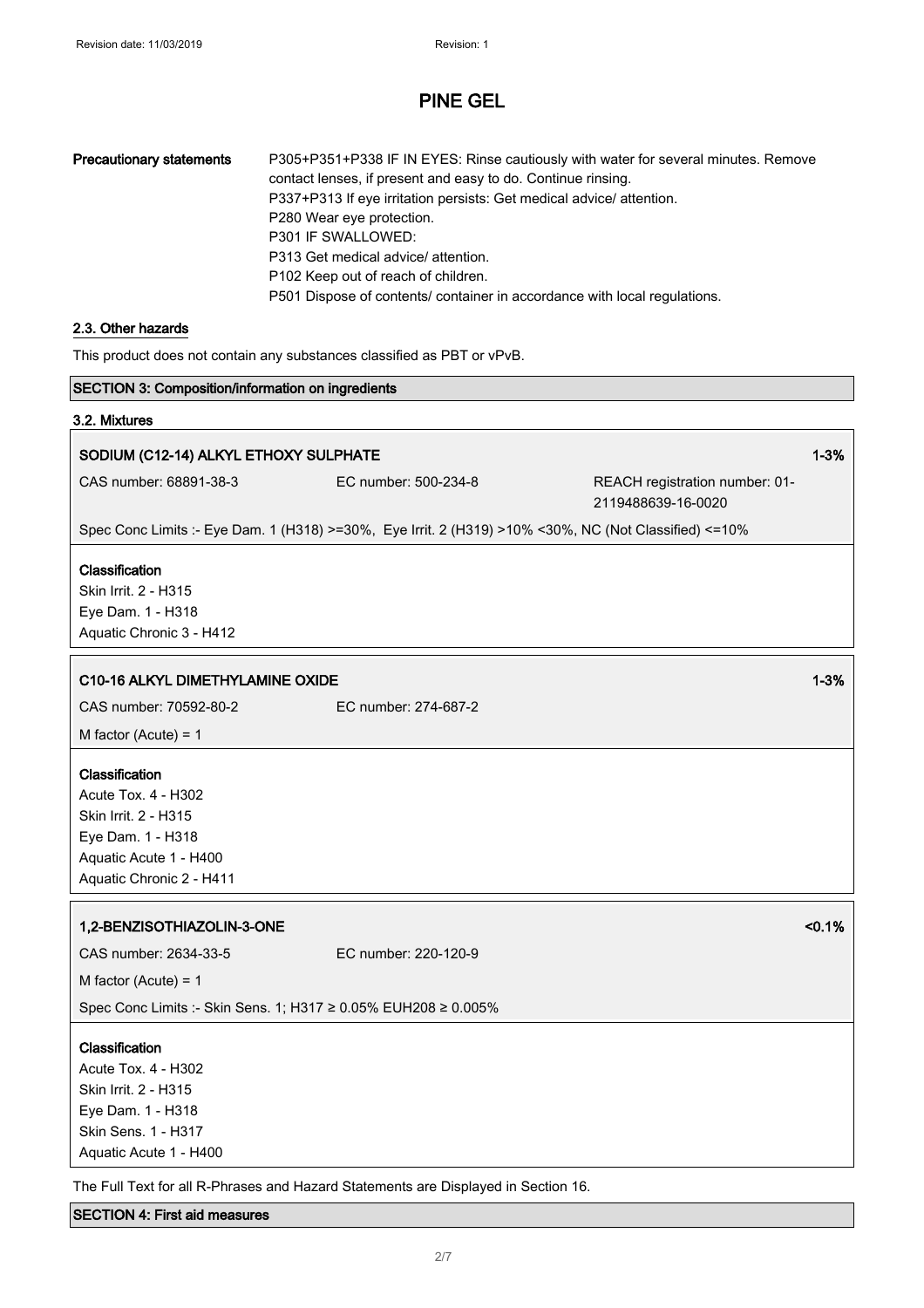## 4.1. Description of first aid measures

| Inhalation                                                                      | Unlikely route of exposure as the product does not contain volatile substances. If spray/mist<br>has been inhaled, proceed as follows. Move affected person to fresh air and keep warm and<br>at rest in a position comfortable for breathing. |  |
|---------------------------------------------------------------------------------|------------------------------------------------------------------------------------------------------------------------------------------------------------------------------------------------------------------------------------------------|--|
| Ingestion                                                                       | Do not induce vomiting. Give plenty of water to drink. Get medical attention.                                                                                                                                                                  |  |
| <b>Skin contact</b>                                                             | Wash with plenty of water.                                                                                                                                                                                                                     |  |
| Eye contact                                                                     | Rinse immediately with plenty of water. Remove any contact lenses and open eyelids wide<br>apart. Continue to rinse for at least 15 minutes. Get medical attention if any discomfort<br>continues.                                             |  |
|                                                                                 | 4.2. Most important symptoms and effects, both acute and delayed                                                                                                                                                                               |  |
| <b>General information</b>                                                      | The severity of the symptoms described will vary dependent on the concentration and the<br>length of exposure.                                                                                                                                 |  |
| Inhalation                                                                      | No specific symptoms known.                                                                                                                                                                                                                    |  |
| Ingestion                                                                       | No specific symptoms known. But - May cause discomfort if swallowed.                                                                                                                                                                           |  |
| Skin contact                                                                    | No specific symptoms known. But prolonged or excessively repeated skin contact could lead<br>to removal of natural oils from skin.                                                                                                             |  |
| Eye contact                                                                     | May cause temporary eye irritation. Prolonged contact may cause redness and/or tearing.                                                                                                                                                        |  |
| 4.3. Indication of any immediate medical attention and special treatment needed |                                                                                                                                                                                                                                                |  |
| Notes for the doctor                                                            | Treat symptomatically.                                                                                                                                                                                                                         |  |
| <b>SECTION 5: Firefighting measures</b>                                         |                                                                                                                                                                                                                                                |  |
| 5.1. Extinguishing media                                                        |                                                                                                                                                                                                                                                |  |
| Suitable extinguishing media                                                    | The product is not flammable. Use fire-extinguishing media suitable for the surrounding fire.                                                                                                                                                  |  |
| 5.2. Special hazards arising from the substance or mixture                      |                                                                                                                                                                                                                                                |  |
| Specific hazards                                                                | Thermal decomposition or combustion products may include the following substances:<br>Irritating gases or vapours.                                                                                                                             |  |
| 5.3. Advice for firefighters                                                    |                                                                                                                                                                                                                                                |  |
| for firefighters                                                                | Special protective equipment Wear positive-pressure self-contained breathing apparatus (SCBA) and appropriate protective<br>clothing.                                                                                                          |  |
| <b>SECTION 6: Accidental release measures</b>                                   |                                                                                                                                                                                                                                                |  |
|                                                                                 | 6.1. Personal precautions, protective equipment and emergency procedures                                                                                                                                                                       |  |
| <b>Personal precautions</b>                                                     | Wear eye and face protection. For personal protection, see Section 8.                                                                                                                                                                          |  |
| 6.2. Environmental precautions                                                  |                                                                                                                                                                                                                                                |  |
| <b>Environmental precautions</b>                                                | Spillages or uncontrolled discharges into watercourses must be reported immediately to the<br>Environmental Agency or other appropriate regulatory body.                                                                                       |  |
| 6.3. Methods and material for containment and cleaning up                       |                                                                                                                                                                                                                                                |  |
| Methods for cleaning up                                                         | Small Spillages: Flush away spillage with plenty of water. Large Spillages: Contain spillage<br>with sand, earth or other suitable non-combustible material. Collect and place in suitable<br>waste disposal containers and seal securely.     |  |
| 6.4. Reference to other sections                                                |                                                                                                                                                                                                                                                |  |

Reference to other sections For personal protection, see Section 8.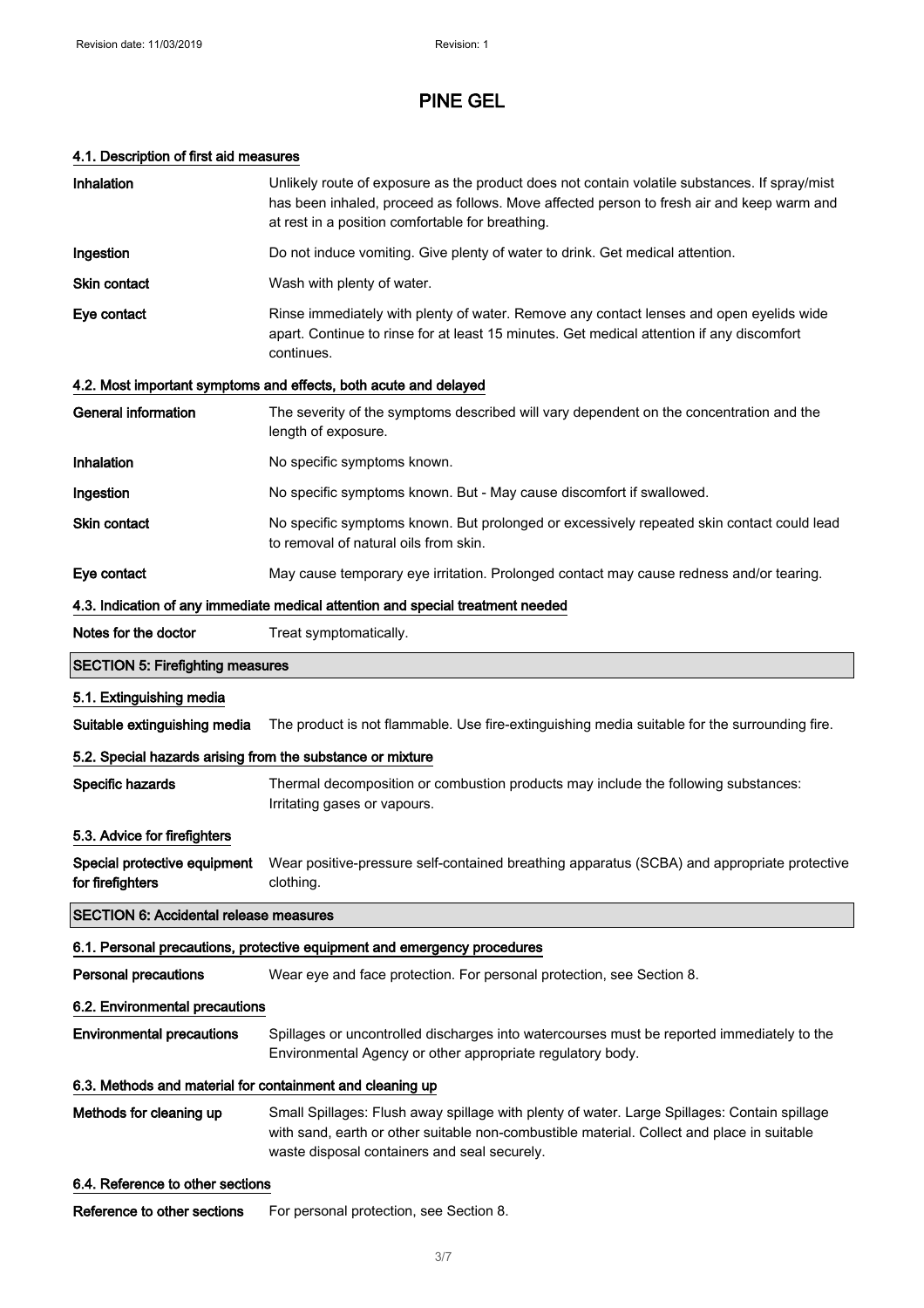| <b>SECTION 7: Handling and storage</b>                     |                                                                                                                                        |  |
|------------------------------------------------------------|----------------------------------------------------------------------------------------------------------------------------------------|--|
| 7.1. Precautions for safe handling                         |                                                                                                                                        |  |
| <b>Usage precautions</b>                                   | Wear eye protection.                                                                                                                   |  |
|                                                            | 7.2. Conditions for safe storage, including any incompatibilities                                                                      |  |
| <b>Storage precautions</b>                                 | Keep only in the original container in a cool, well-ventilated place. Store away from the<br>following materials: Oxidising materials. |  |
| 7.3. Specific end use(s)                                   |                                                                                                                                        |  |
| Specific end use(s)                                        | The identified uses for this product are detailed in Section 1.2.                                                                      |  |
| Usage description                                          | See Product Information Sheet & Label for detailed use of this product.                                                                |  |
| <b>SECTION 8: Exposure Controls/personal protection</b>    |                                                                                                                                        |  |
| 8.1. Control parameters                                    |                                                                                                                                        |  |
| Ingredient comments                                        | No exposure limits known for ingredient(s).                                                                                            |  |
| 8.2. Exposure controls                                     |                                                                                                                                        |  |
| Protective equipment                                       |                                                                                                                                        |  |
|                                                            |                                                                                                                                        |  |
| Appropriate engineering<br>controls                        | Not relevant.                                                                                                                          |  |
| Eye/face protection                                        | Wear eye protection.                                                                                                                   |  |
| Hand protection                                            | No specific hand protection recommended. For prolonged or repeated skin contact use<br>suitable protective gloves.                     |  |
| Other skin and body<br>protection                          | None required.                                                                                                                         |  |
| <b>Respiratory protection</b>                              | Respiratory protection not required.                                                                                                   |  |
| <b>SECTION 9: Physical and Chemical Properties</b>         |                                                                                                                                        |  |
| 9.1. Information on basic physical and chemical properties |                                                                                                                                        |  |
| Appearance                                                 | Liquid.                                                                                                                                |  |
| Colour                                                     | Green.                                                                                                                                 |  |
| Odour                                                      | Pine.                                                                                                                                  |  |
| рH                                                         | pH (concentrated solution): 8.50                                                                                                       |  |
| <b>Melting point</b>                                       | $-1^{\circ}C$                                                                                                                          |  |
| Initial boiling point and range                            | 101°C @ 760 mm Hg                                                                                                                      |  |
| Flash point                                                | Boils without flashing.                                                                                                                |  |

Relative density 1.007 @ 20°C

Solubility(ies) Soluble in water.

9.2. Other information

Other information Not available.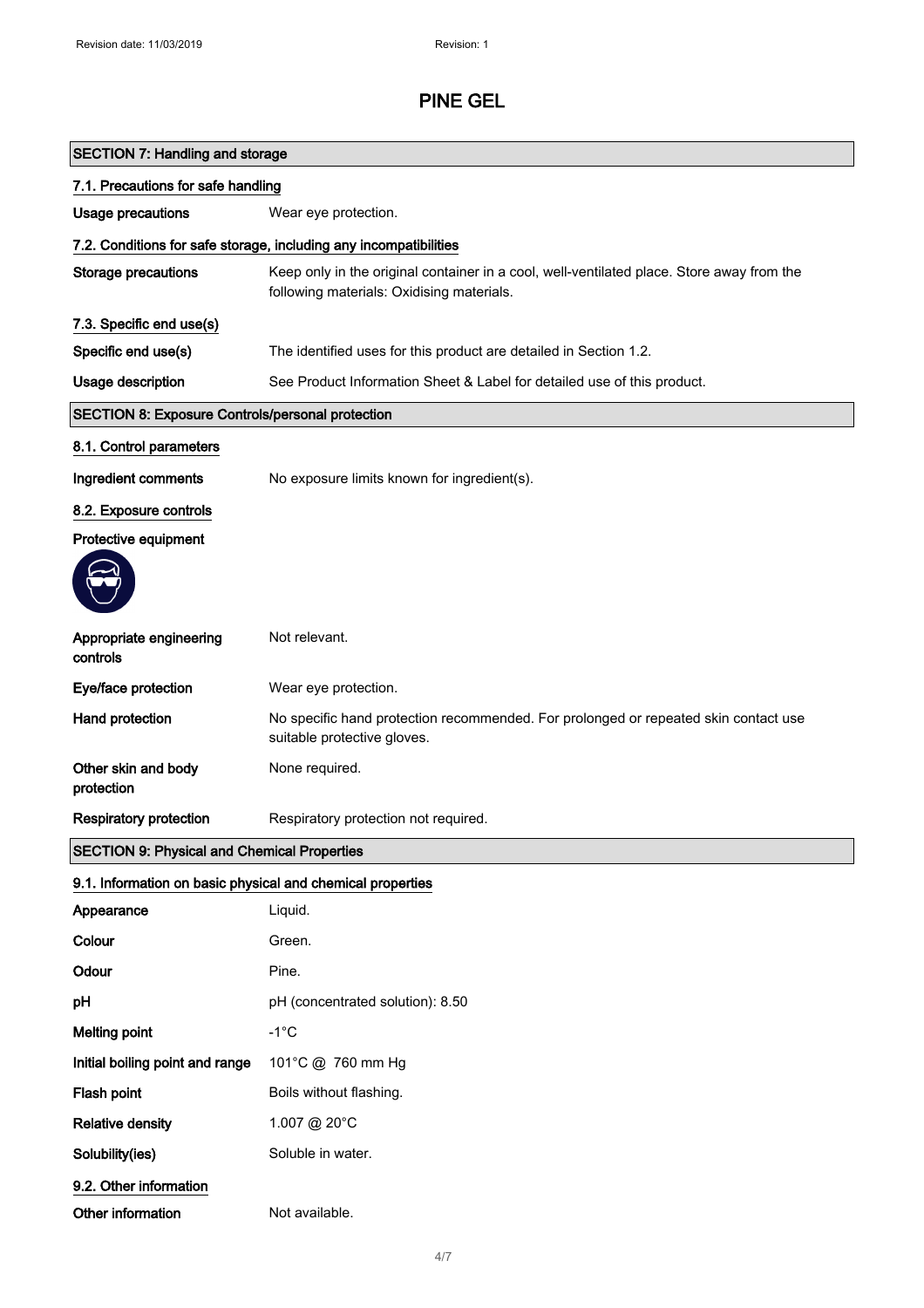| <b>SECTION 10: Stability and reactivity</b>  |                                                                                                                                                                                                                                                                                          |  |
|----------------------------------------------|------------------------------------------------------------------------------------------------------------------------------------------------------------------------------------------------------------------------------------------------------------------------------------------|--|
|                                              |                                                                                                                                                                                                                                                                                          |  |
| 10.1. Reactivity                             |                                                                                                                                                                                                                                                                                          |  |
| Reactivity                                   | There are no known reactivity hazards associated with this product.                                                                                                                                                                                                                      |  |
| 10.2. Chemical stability                     |                                                                                                                                                                                                                                                                                          |  |
| <b>Stability</b>                             | No particular stability concerns.                                                                                                                                                                                                                                                        |  |
| 10.3. Possibility of hazardous reactions     |                                                                                                                                                                                                                                                                                          |  |
| Possibility of hazardous<br>reactions        | See sections 10.1, 10.4 & 10.5                                                                                                                                                                                                                                                           |  |
| 10.4. Conditions to avoid                    |                                                                                                                                                                                                                                                                                          |  |
| <b>Conditions to avoid</b>                   | There are no known conditions that are likely to result in a hazardous situation.                                                                                                                                                                                                        |  |
| 10.5. Incompatible materials                 |                                                                                                                                                                                                                                                                                          |  |
| Materials to avoid                           | No specific material or group of materials is likely to react with the product to produce a<br>hazardous situation.                                                                                                                                                                      |  |
| 10.6. Hazardous decomposition products       |                                                                                                                                                                                                                                                                                          |  |
| Hazardous decomposition<br>products          | No known hazardous decomposition products.                                                                                                                                                                                                                                               |  |
| <b>SECTION 11: Toxicological information</b> |                                                                                                                                                                                                                                                                                          |  |
| 11.1. Information on toxicological effects   |                                                                                                                                                                                                                                                                                          |  |
| <b>Toxicological effects</b>                 | We have not carried out any animal testing for this product. Any ATE figures quoted below are<br>from Toxicity Classifications that have been carried out using ATE (Acute Toxicity Estimate)<br>Calculation Method using LD50 or ATE figures provided by the Raw Material Manufacturer. |  |
| Other health effects                         | Low oral toxicity, but ingestion may cause irritation of the gastro-intestinal tract.                                                                                                                                                                                                    |  |
| Acute toxicity - oral                        |                                                                                                                                                                                                                                                                                          |  |
| Notes (oral LD <sub>50</sub> )               | Based on available data the classification criteria are not met.                                                                                                                                                                                                                         |  |
| ATE oral (mg/kg)                             | 59,111.11                                                                                                                                                                                                                                                                                |  |
| <b>SECTION 12: Ecological Information</b>    |                                                                                                                                                                                                                                                                                          |  |
| Ecotoxicity                                  | Not regarded as dangerous for the environment.                                                                                                                                                                                                                                           |  |
| 12.1. Toxicity                               |                                                                                                                                                                                                                                                                                          |  |
| <b>Toxicity</b>                              | We have not carried out any Aquatic testing, therefore we have no Aquatic Toxicity Data<br>specifically for this product. The Aquatic Toxicity Data, where provided by the raw material<br>manufacturer for ingredients with aquatic toxicity, can be made available on request.         |  |
| 12.2. Persistence and degradability          |                                                                                                                                                                                                                                                                                          |  |
|                                              | Persistence and degradability The surfactant(s) contained in this product complies(comply) with the biodegradability criteria<br>as laid down in Regulation (EC) No. 648/2004 on detergents.                                                                                             |  |
| 12.3. Bioaccumulative potential              |                                                                                                                                                                                                                                                                                          |  |
| <b>Bioaccumulative potential</b>             | The product does not contain any substances expected to be bioaccumulating.                                                                                                                                                                                                              |  |
| 12.4. Mobility in soil                       |                                                                                                                                                                                                                                                                                          |  |
| <b>Mobility</b>                              | Not known.                                                                                                                                                                                                                                                                               |  |
| 12.5. Results of PBT and vPvB assessment     |                                                                                                                                                                                                                                                                                          |  |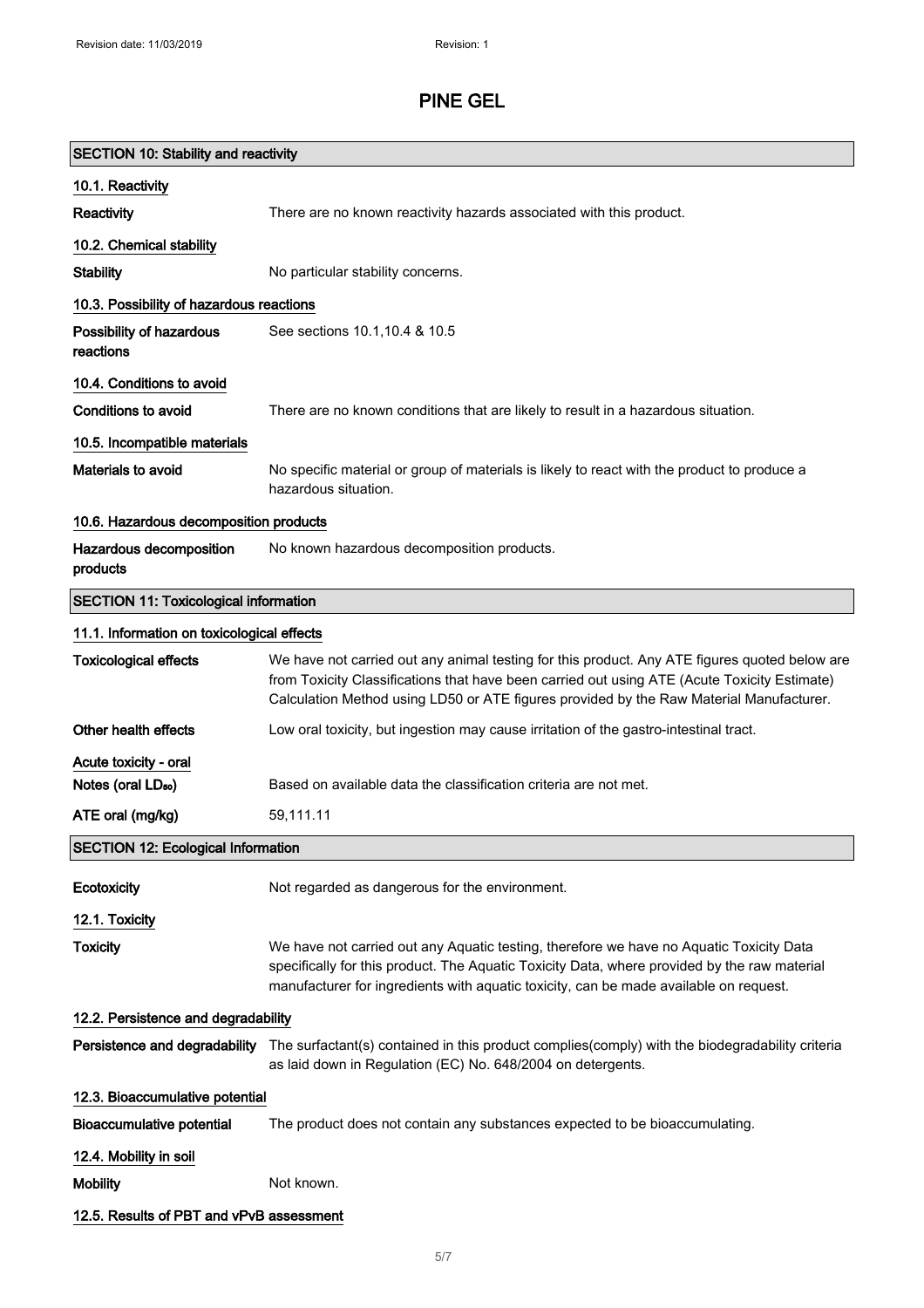| Results of PBT and vPvB | This product does not contain any substances classified as PBT or vPvB. |
|-------------------------|-------------------------------------------------------------------------|
| assessment              |                                                                         |

#### 12.6. Other adverse effects

Other adverse effects Not known.

#### SECTION 13: Disposal considerations

#### 13.1. Waste treatment methods

Disposal methods Discharge used solutions to drain. Small amounts (less than 5 Litres) of unwanted product may be flushed with water to sewer. Larger volumes must be sent for disposal by approved waste contractor. Rinse out empty container with water and consign to normal waste.

## SECTION 14: Transport information

General Not classified for Transport.

## 14.1. UN number

14.2. UN proper shipping name

14.3. Transport hazard class(es)

#### 14.4. Packing group

#### 14.5. Environmental hazards

14.6. Special precautions for user

## 14.7. Transport in bulk according to Annex II of MARPOL and the IBC Code

# SECTION 15: Regulatory information 15.1. Safety, health and environmental regulations/legislation specific for the substance or mixture

| EU legislation | Safety Data Sheet prepared in accordance with REACH Commission Regulation (EU) No        |
|----------------|------------------------------------------------------------------------------------------|
|                | 2015/830 (which amends Regulation (EC) No 453/2010 & 1907/2006).                         |
|                | The product is as classified under GHS/CLP- Regulation (EC) No 1272/2008 classification, |
|                | labelling & packaging of substances & mixtures.                                          |
|                | Ingredients are listed with classification under GHS/CLP - Regulation (EC) No 1272/2008  |
|                | classification, labelling & packaging of substances & mixtures.                          |

## 15.2. Chemical safety assessment

No chemical safety assessment has been carried out as not applicable as this product is a mixture.

## SECTION 16: Other information

| Abbreviations and acronyms<br>used in the safety data sheet | PBT: Persistent, Bioaccumulative and Toxic substance.<br>vPvB: Very Persistent and Very Bioaccumulative.<br>ATE: Acute Toxicity Estimate.<br>REACH: Registration, Evaluation, Authorisation and Restriction of Chemicals Regulation<br>(EC) No 1907/2006.<br>GHS: Globally Harmonized System.<br>Spec Conc Limits = Specific Concentration Limits. |
|-------------------------------------------------------------|----------------------------------------------------------------------------------------------------------------------------------------------------------------------------------------------------------------------------------------------------------------------------------------------------------------------------------------------------|
| <b>Classification abbreviations</b><br>and acronyms         | Acute Tox. = Acute toxicity<br>Aquatic Acute = Hazardous to the aquatic environment (acute)<br>Eye Dam. = Serious eye damage<br>Eye Irrit. $=$ Eye irritation<br>Skin Irrit. = Skin irritation<br>Skin Sens. = Skin sensitisation<br>NC (Not Classified)                                                                                           |